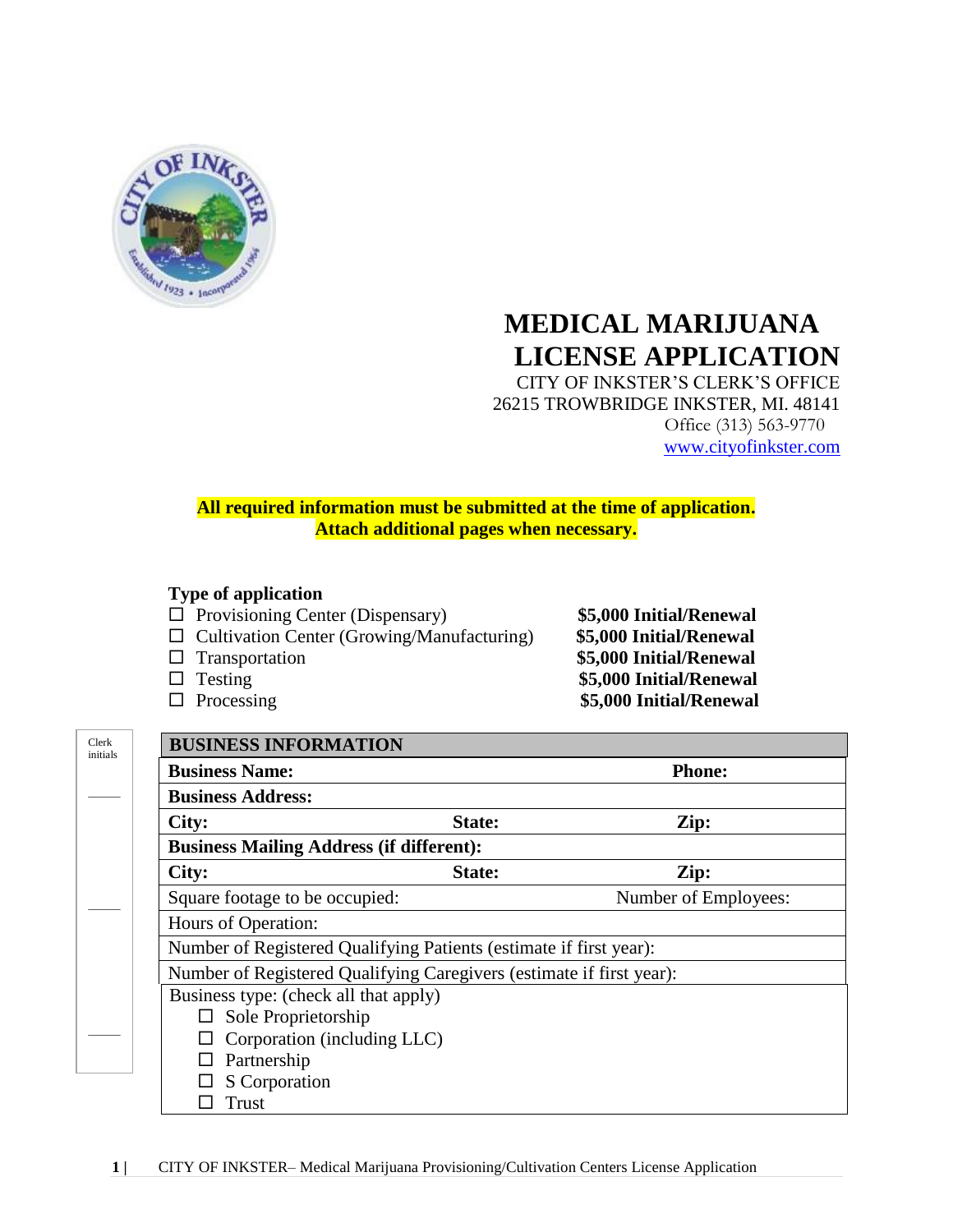Non-Profit Organization

**If business type is anything other than a sole proprietorship, attach the following: Attachment A - Articles of incorporation**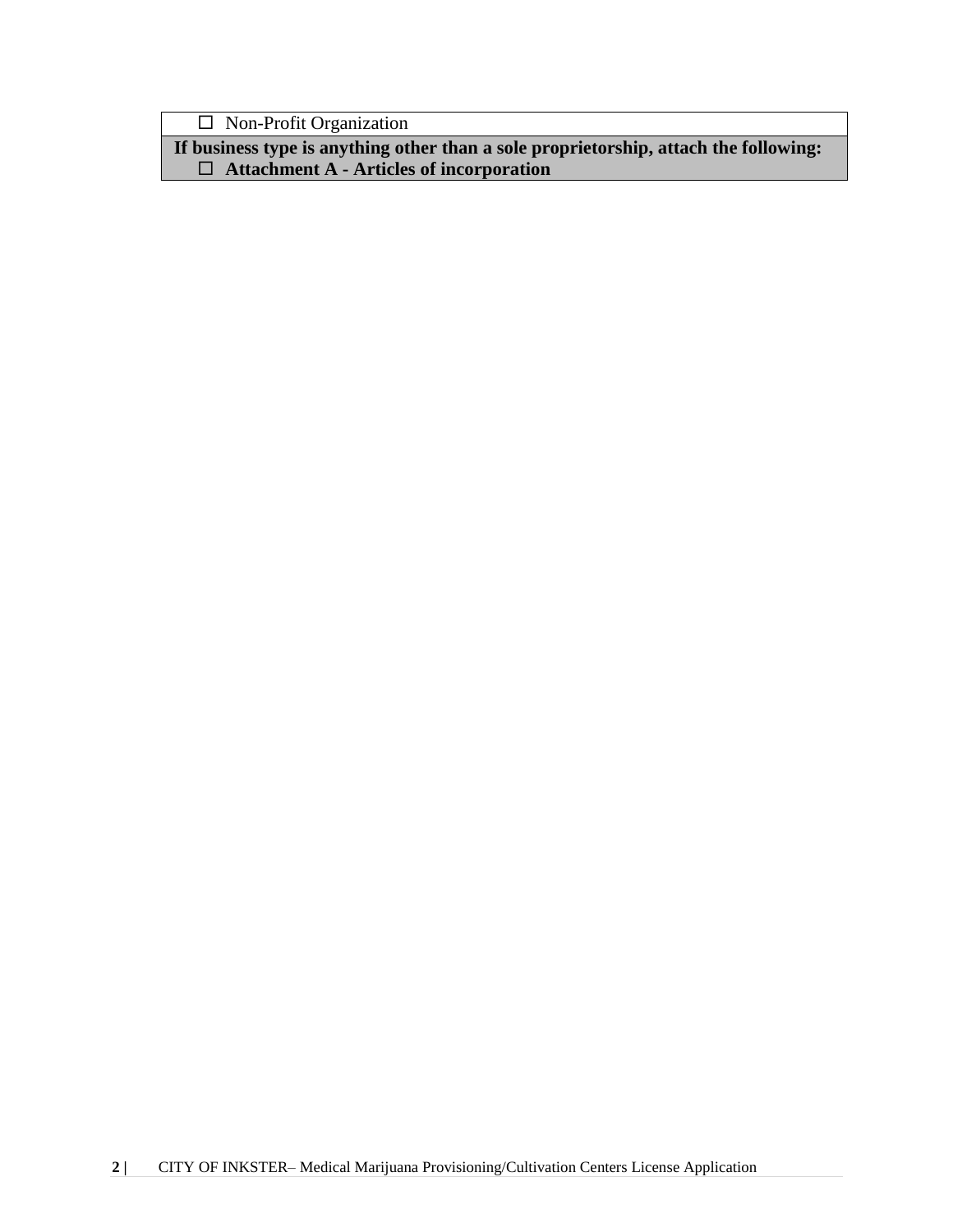**List below all officers, directors, officers, and shareholders including their home addresses. If the business is a partnership, list the names and home addresses of each of the partners. If necessary, provide additional information on a separate sheet.**

| <b>Name</b>                            | <b>Home Address, City, State</b><br>& Zip Code                                                                                                                       | <b>DOB</b>     | <b>Position</b> |
|----------------------------------------|----------------------------------------------------------------------------------------------------------------------------------------------------------------------|----------------|-----------------|
|                                        |                                                                                                                                                                      |                |                 |
|                                        |                                                                                                                                                                      |                |                 |
|                                        |                                                                                                                                                                      |                |                 |
|                                        |                                                                                                                                                                      |                |                 |
|                                        |                                                                                                                                                                      |                |                 |
|                                        |                                                                                                                                                                      |                |                 |
| comparable position.                   | <b>APPLICANT INFORMATION:</b> Highest level official or employee of business/<br>cooperative such as Board President, Chief Executive Officer, Executive Director or |                |                 |
| <b>Applicant Name:</b>                 |                                                                                                                                                                      | Date of Birth: |                 |
| <b>Applicant Address:</b>              |                                                                                                                                                                      |                |                 |
| City:                                  | State:<br>$\Box$ Attachment B - Provide state or federally issued photo identification.                                                                              | Zip:           |                 |
| responsible for day to day operations. | <b>OPERATOR INFORMATION:</b> If different than the applicant, list the individual(s)                                                                                 |                |                 |
| <b>Operator Name:</b>                  |                                                                                                                                                                      |                | Date of Birth:  |
| <b>Applicant Address:</b>              |                                                                                                                                                                      |                |                 |
| City:                                  | State:                                                                                                                                                               | Zip:           |                 |
| <b>Operator Name:</b>                  |                                                                                                                                                                      |                | Date of Birth:  |
| <b>Applicant Address:</b>              |                                                                                                                                                                      |                |                 |
|                                        |                                                                                                                                                                      |                |                 |
| City:                                  | State:<br>$\Box$ Attachment C - Provide state or federally issued photo identification.                                                                              | Zip:           |                 |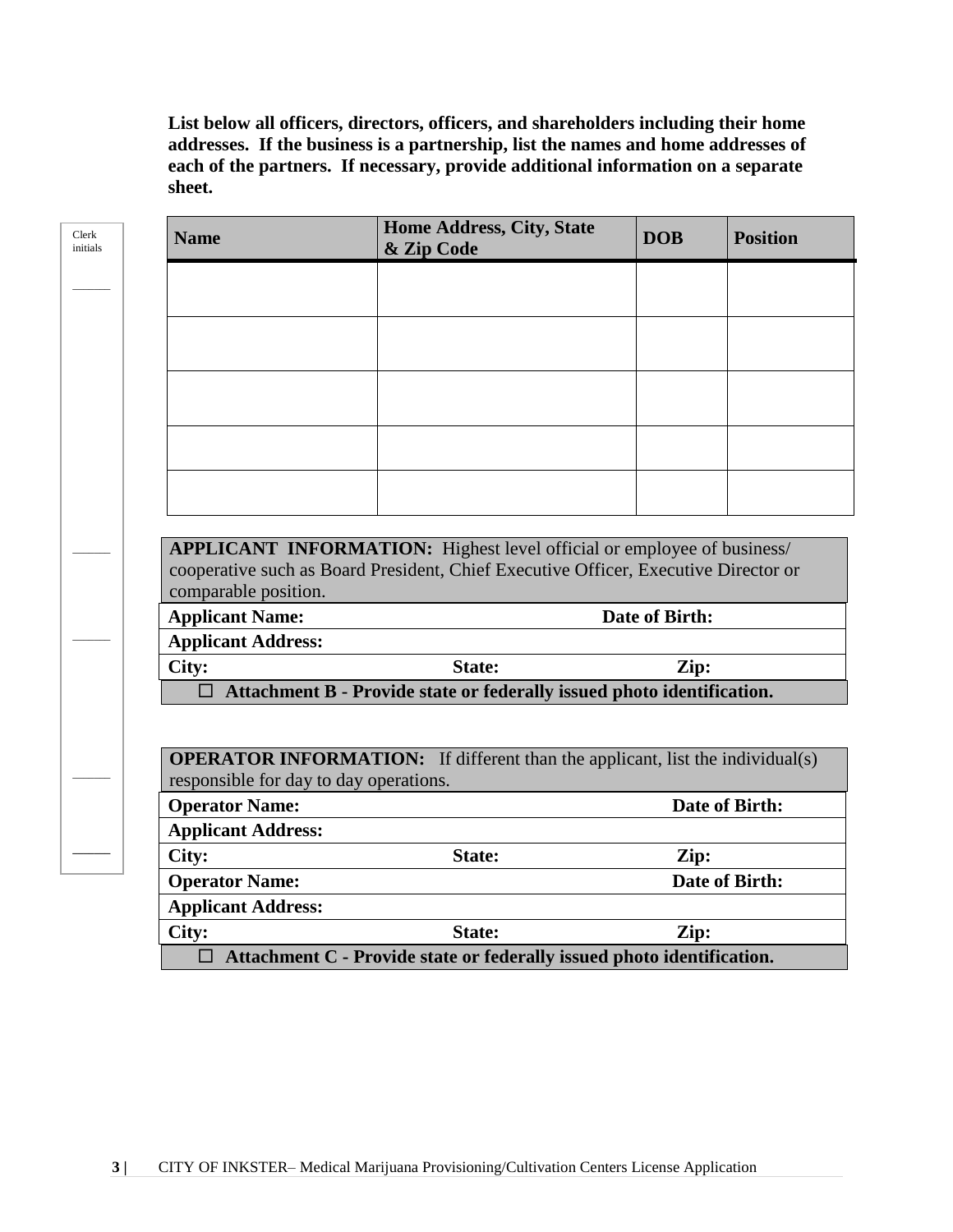|                                                | Has the applicant and/or operator been denied an application for a medical marijuana<br>dispensary growing facility or other related business from any jurisdiction?                                                                                                                                  |                                                                                         |                              |                                             |
|------------------------------------------------|-------------------------------------------------------------------------------------------------------------------------------------------------------------------------------------------------------------------------------------------------------------------------------------------------------|-----------------------------------------------------------------------------------------|------------------------------|---------------------------------------------|
| $\Box$ Yes $\Box$ No                           |                                                                                                                                                                                                                                                                                                       |                                                                                         |                              |                                             |
|                                                | If yes state when, where and why:                                                                                                                                                                                                                                                                     |                                                                                         |                              |                                             |
| any jurisdiction?                              | Has the applicant had a medical dispensary/grow facility license suspended or revoked by                                                                                                                                                                                                              |                                                                                         |                              |                                             |
| $\Box$ Yes $\Box$ No                           |                                                                                                                                                                                                                                                                                                       |                                                                                         |                              |                                             |
|                                                |                                                                                                                                                                                                                                                                                                       |                                                                                         |                              |                                             |
|                                                |                                                                                                                                                                                                                                                                                                       |                                                                                         |                              |                                             |
|                                                |                                                                                                                                                                                                                                                                                                       |                                                                                         |                              |                                             |
|                                                |                                                                                                                                                                                                                                                                                                       | If yes, what was the next business activity or occupation of the occupant subsequent to |                              |                                             |
|                                                | Has the applicant or operator ever been convicted of a felony or controlled substances<br>violations(s) in a federal, state, or other court?<br>If yes, please provide the following: (if necessary, provide additional information on a<br>separate sheet): <b>Provide ICHAT for each caregiver.</b> |                                                                                         | $\Box$ Yes                   | $\Box$ No                                   |
| <b>Name and</b><br><b>Location</b><br>of Court | <b>Conviction</b><br>Charge                                                                                                                                                                                                                                                                           | <b>Sentence</b>                                                                         | Date of<br><b>Sentencing</b> | <b>Last date of</b><br>parole/<br>probation |
|                                                |                                                                                                                                                                                                                                                                                                       |                                                                                         |                              |                                             |
|                                                |                                                                                                                                                                                                                                                                                                       |                                                                                         |                              | incarceration/                              |
|                                                |                                                                                                                                                                                                                                                                                                       |                                                                                         |                              |                                             |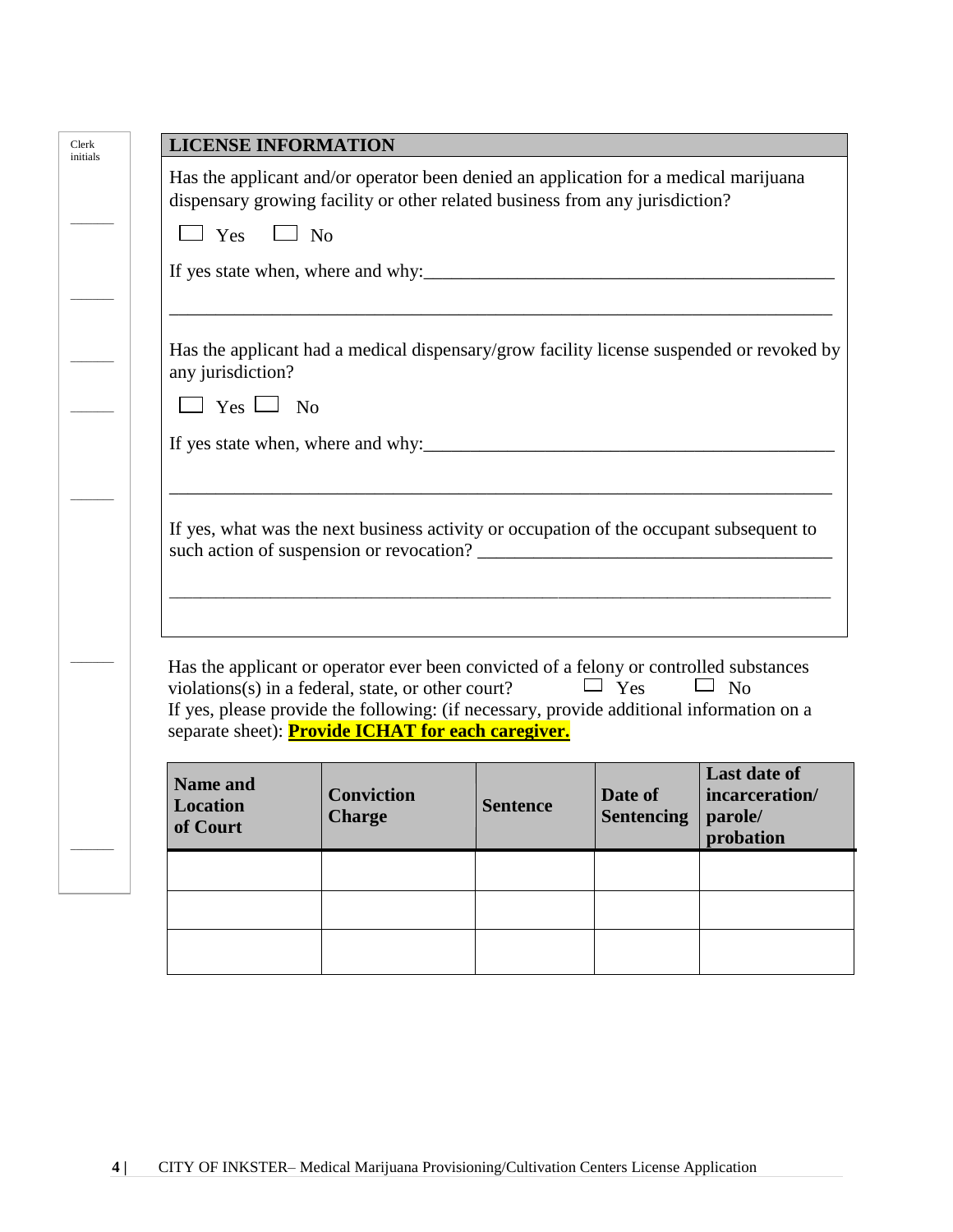| PROPERTY OWNER INFORMATION                 |                                                                                                                                                                                                                        |
|--------------------------------------------|------------------------------------------------------------------------------------------------------------------------------------------------------------------------------------------------------------------------|
| <b>Owner Name:</b>                         |                                                                                                                                                                                                                        |
| <b>Home Address:</b>                       | <b>Home Phone:</b>                                                                                                                                                                                                     |
| City:                                      | State:<br>Zip:                                                                                                                                                                                                         |
|                                            | Does the Applicant have legal possession of the premises from the date that this license<br>will be issued by virtue of ownership, lease or other arrangement?                                                         |
| Ownership                                  | $\Box$ Lease<br>Other: (explain in detail)                                                                                                                                                                             |
|                                            |                                                                                                                                                                                                                        |
|                                            |                                                                                                                                                                                                                        |
| □.                                         | $\Box$ Attachment D - Provide proof of ownership or copy of the lease<br>Attachment E - If premises are leased, attach written permission from the<br>owner of the premises for the use specified in this application. |
| <b>FACILITY INFORMATION</b>                |                                                                                                                                                                                                                        |
| Does applicant have alarm system in place? | $\sqcup$ Yes $\sqcup$ No                                                                                                                                                                                               |
|                                            | If yes, name of alarm company, contact name and number: __________                                                                                                                                                     |
|                                            |                                                                                                                                                                                                                        |
|                                            | Does the applicant propose to have retail sales other merchandise on site?<br>$\Box$ Yes $\Box$ No                                                                                                                     |
|                                            |                                                                                                                                                                                                                        |
| ш                                          | Attachment F - Proof of insurance for fire damage in the amount of the<br>value of the premises and liability insurance with the minimum limits of                                                                     |
| \$500,000                                  | $\Box$ Attachment G - Proof that all employees are over the age of 21                                                                                                                                                  |
| ⊔.                                         | Attachment H - Describe storage facilities of all medical marijuana on site.                                                                                                                                           |
|                                            | $\Box$ Attachment I - Describe the security plan for this facility included, but not<br>limited to, any lighting, alarms, barriers, recording/monitoring devices,                                                      |
|                                            | and/or security guard arrangements.                                                                                                                                                                                    |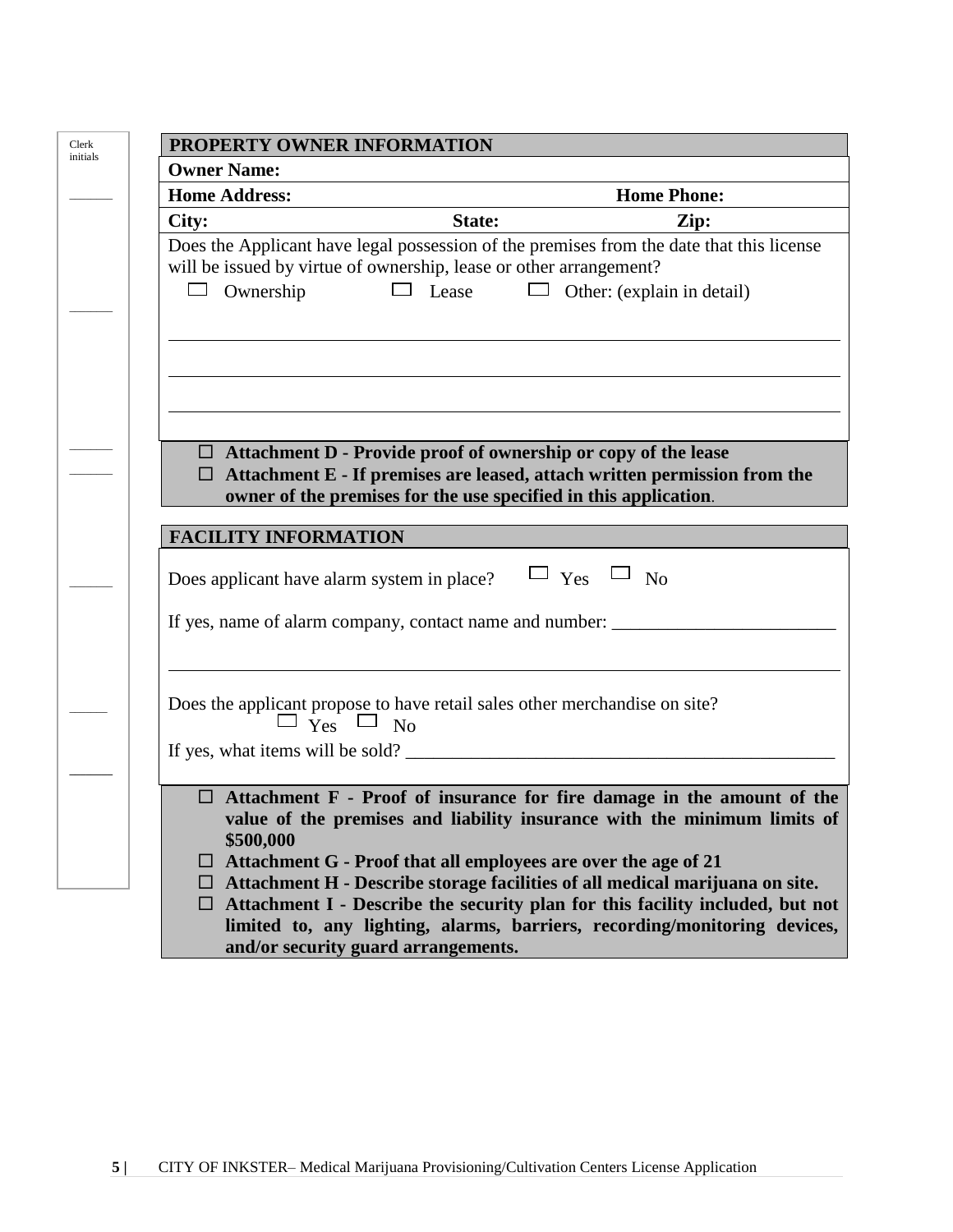

### **Additional attachments:**

- **Attachment J -** Describe the process for tracking medical marijuana quantities and inventory controls including medical marijuana products received from outside sources, as well as caregivers/patients on the premises.
- **Attachment K -** Area map, drawn to scale. Indicate the proximity of the site to any school. (Defined by the State of Michigan definition of a school)
- **Attachment L – Provisioning Center applications only:** Provide a description of the products and services to be provided by the provisioning center, including retail sales and any related accommodations or facilities.
- **Attachment M – Cultivation Center applications only:** Include proof that a Operator has been legally registered by the Michigan Department of Licensing and Affairs (LARA) in accordance with the Michigan Medical Marijuana Act, as amended.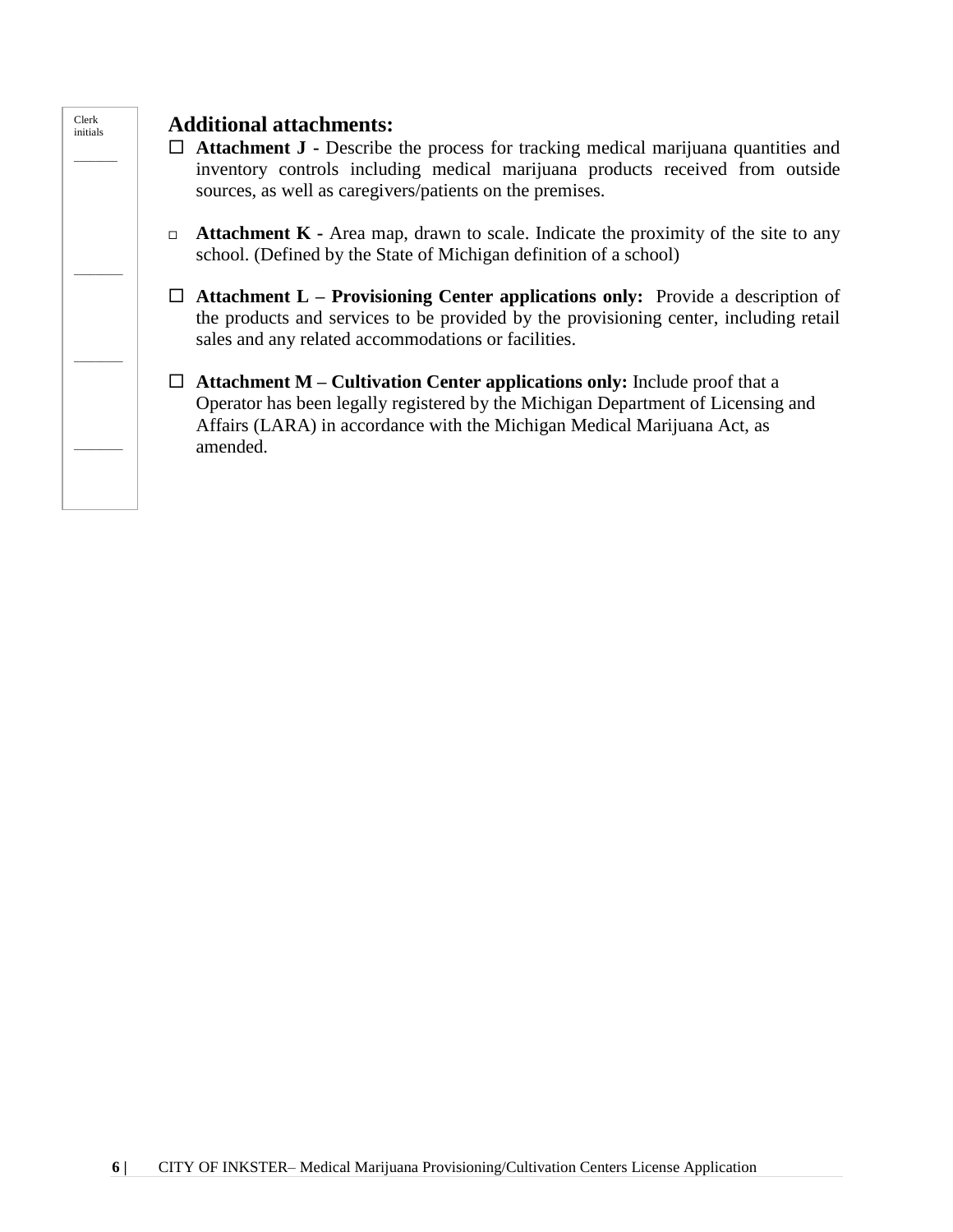#### **Oath of Application**

I declare under penalty of perjury in the second degree that this application and all attachments are true, correct, and complete to the best of my knowledge. I also acknowledge that it is my responsibility and the responsibility of my agents and employees to comply with the provisions of the City of Inkster Municipal Code and all Rules and Regulations which govern my Provisioning Centers and Cultivation Centers License Application as well as those of the State of Michigan.

| <b>Authorized Signature</b> | Title | Date |
|-----------------------------|-------|------|
|                             |       |      |

### **Authorization of Criminal Background Check**

I hereby allow the City of Inkster Police Department to perform a criminal background check based on information gathered from this application form.

| <b>Applicant's Printed Name</b> | Title | Date |
|---------------------------------|-------|------|
| Applicant's Signature           | Title | Date |

| Operator's Printed Name | Title | Date |
|-------------------------|-------|------|
| Operator's Signature    |       |      |

STATE OF MICHIGAN ) )ss. COUNTY OF WAYNE

Subscribed and sworn to before me a Notary Public on this \_\_\_\_\_ day of  $\frac{1}{20}$ , 20, by the above named  $\frac{1}{20}$ , who has appeared before me and presented photo identification and sworn that they have read the foregoing and says it is true to the best of his/her knowledge.

| , Notary Public |
|-----------------|

Wayne County, Michigan My commission expires: \_\_\_\_\_\_\_\_\_\_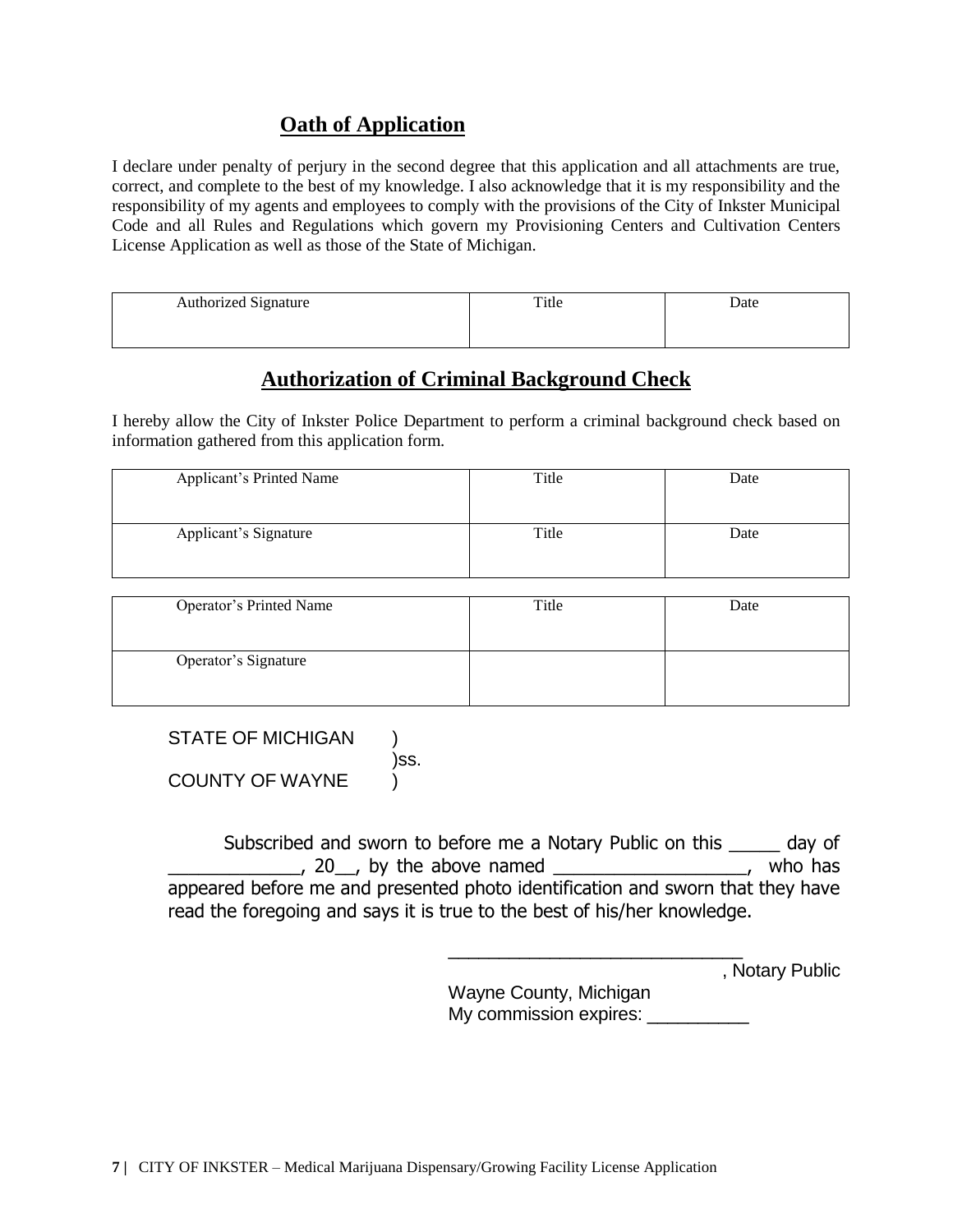## **Release of Liability, Indemnification and Waiver**

This Application or the granting of a license hereunder is not intended to grant, nor shall it be construed as granting, immunity from criminal prosecution for growing, sale, consumption, use, distribution, or possession of marijuana not in strict compliance with State or Federal law. Also, since Federal law is not affected by the State Act (Michigan Medical Marihuana Act, Initiated Law 1 of 2008), nothing in this license application, the granting of a license hereunder, or any City of Inkster ordinance, policy or rule, is intended to grant, nor shall they be construed as granting, immunity from criminal prosecution under Federal law. The State Act, this license application or the issuance of a city license does not protect users, caregivers or the owners of properties on which the medical use of marijuana is occurring from Federal Prosecution, or from having their property seized by Federal authorities under the Federal Controlled Substances Act.

Upon issuance and acceptance of a Medical Marijuana License and/or renewal, the undersigned individually and on behalf of \_\_\_\_\_\_\_\_\_\_\_\_\_\_\_\_\_\_\_\_\_\_\_\_\_\_\_\_\_\_, as its duly authorized agent, hereby unconditionally and irrevocably waives, discharges, and releases the City of Inkster its agents, employees and officials from any and all claims damages and liability in any way arising out of or related to the licensed premises including, but not limited to, issuance of a license to licensee and any and all acts, omissions damages or injuries to any person or property resulting from any act, omission, condition, occurrence or criminal act occurring upon or in relation to the licensed premises, and to indemnify, defend, and hold harmless the City of Inkster including its agents, employees and officials to the fullest extent permitted by law and equity for any and all claims, damages, injuries or liabilities at law or equity in any way arising out of or related to any acts, omissions, activities, conditions or occurrences or incidents in any way related to the licensed premises.

Additionally, the applicant herby agrees to not violate any of the laws of the State of Michigan or the ordinances of the City of Inkster in conducting the business in which the license will be used, and that a violation on the premises may be cause for objecting to renewal of the license, or for requesting revocation of the license. As well, the applicant agrees to make the premises open for inspection upon request by the Building Official the Fire Department and law enforcement officials for compliance with all applicable laws and rules, during the stated hours of operation/use and as such other times as anyone is present on the premises. The applicant agrees to quarterly inspections by the City Official's designee to confirm the dispensary or growing/manufacturing is operating in accordance with applicable laws including, but not limited to, State Law and City Ordinances.

| <b>Authorized Signature</b> | Title | Date |
|-----------------------------|-------|------|
|                             |       |      |